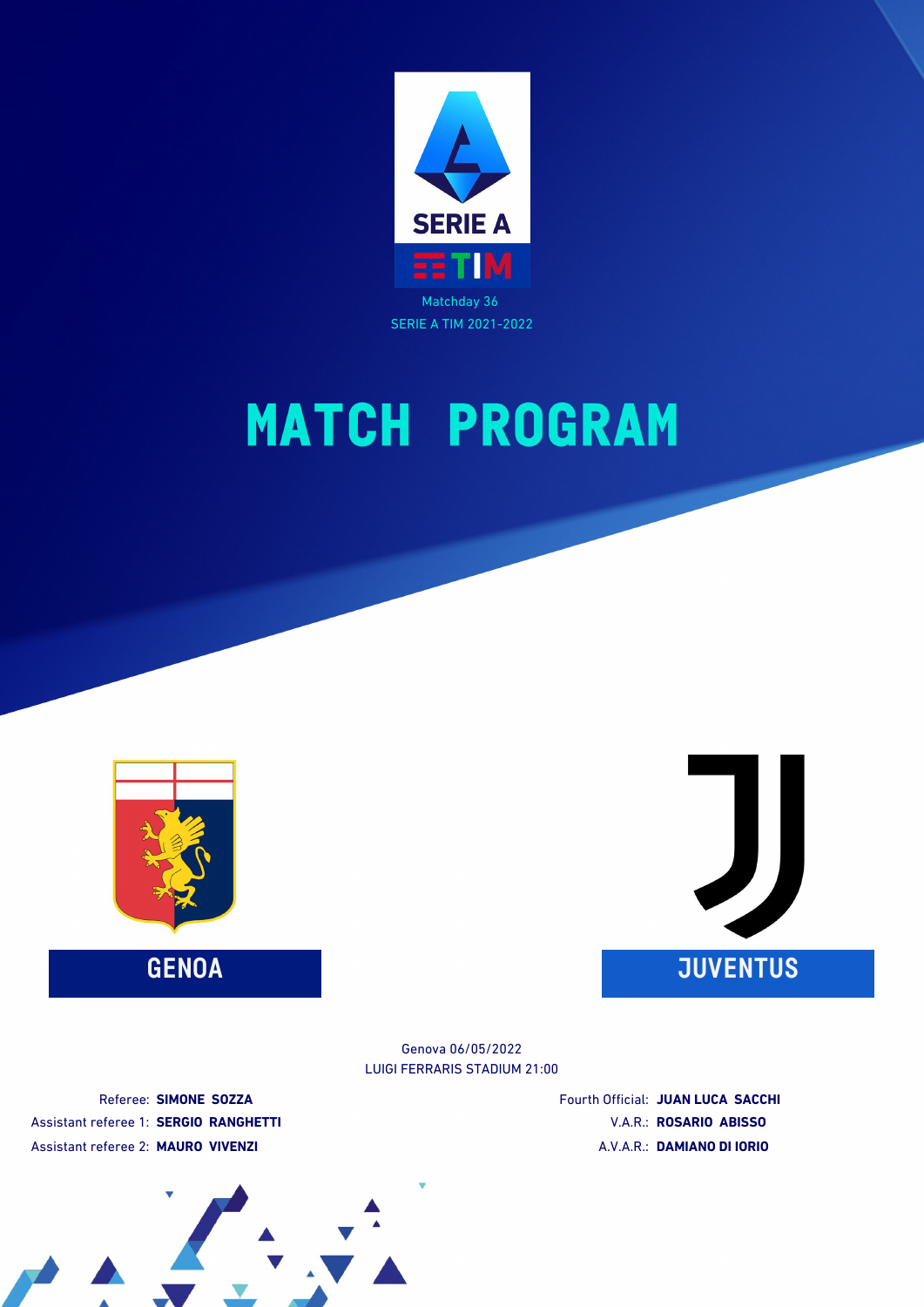

**ETIM** 

## **MATCH PROGRAM**

Genova 06/05/2022 LUIGI FERRARIS STADIUM - 21:00



### **SERIE A TIM 2021-22**

| <b>OVERALL</b>   | <b>PTS</b> | P  | W              | D  |                | GF | <b>GA</b> | <b>GD</b>  |
|------------------|------------|----|----------------|----|----------------|----|-----------|------------|
| <b>GENOA</b>     | 25         | 35 | 3              | 16 | 16             | 25 | 55        | $-30$      |
| <b>JUVENTUS</b>  | 69         | 35 | 20             | 9  | 6              | 54 | 31        | $+23$      |
| <b>HOME/AWAY</b> | <b>PTS</b> | P  | W              | D  |                | GF | GA        | <b>AVG</b> |
| <b>GENOA</b>     | 14         | 17 | $\overline{2}$ | 8  | 7              | 12 | 23        | 0.7        |
| <b>JUVENTUS</b>  | 35         | 17 | 10             | 5  | $\overline{2}$ | 31 | 19        | 1.8        |

### **HEAD TO HEAD - LAST 5 MATCHES**

| 2021-22 MD 16 | <b>JUVENTUS</b>                                                           | <b>GENOA</b>                                                             |         |
|---------------|---------------------------------------------------------------------------|--------------------------------------------------------------------------|---------|
| 05/12/2021    | 9'(1°T) J. CUADRADO, 37'(2°T) P. DYBALA                                   |                                                                          | $2 - 0$ |
| 2020-21 MD 30 | <b>JUVENTUS</b>                                                           | <b>GENOA</b>                                                             |         |
| 11/04/2021    | 4'(1°T) D. KULUSEVSKI, 22'(1°T) A. MORATA, 25'(2°T) W.<br><b>MCKENNIE</b> | 4'(2°T) G. SCAMACCA                                                      | $3 - 1$ |
| 2020-21 MD 11 | <b>GENOA</b>                                                              | <b>JUVENTUS</b>                                                          |         |
| 13/12/2020    | $16'(2°T)$ S. STURARO                                                     | 12'(2°T) P. DYBALA, 33'(2°T) C. RONALDO, 44'(2°T) C.<br><b>RONALDO</b>   | $1 - 3$ |
| 2019-20 MD 29 | <b>GENOA</b>                                                              | <b>JUVENTUS</b>                                                          |         |
| 30/06/2020    | 31'(2°T) A. PINAMONTI                                                     | 5'(2°T) P. DYBALA, 11'(2°T) C. RONALDO, 28'(2°T) DOUGLAS<br><b>COSTA</b> | $1 - 3$ |
| 2019-20 MD 10 | <b>JUVENTUS</b>                                                           | <b>GENOA</b>                                                             |         |
| 30/10/2019    | 36'(1°T) L. BONUCCI, 51'(2°T) C. RONALDO                                  | <b>41'(1°T) C. KOUAME</b>                                                | $2 - 1$ |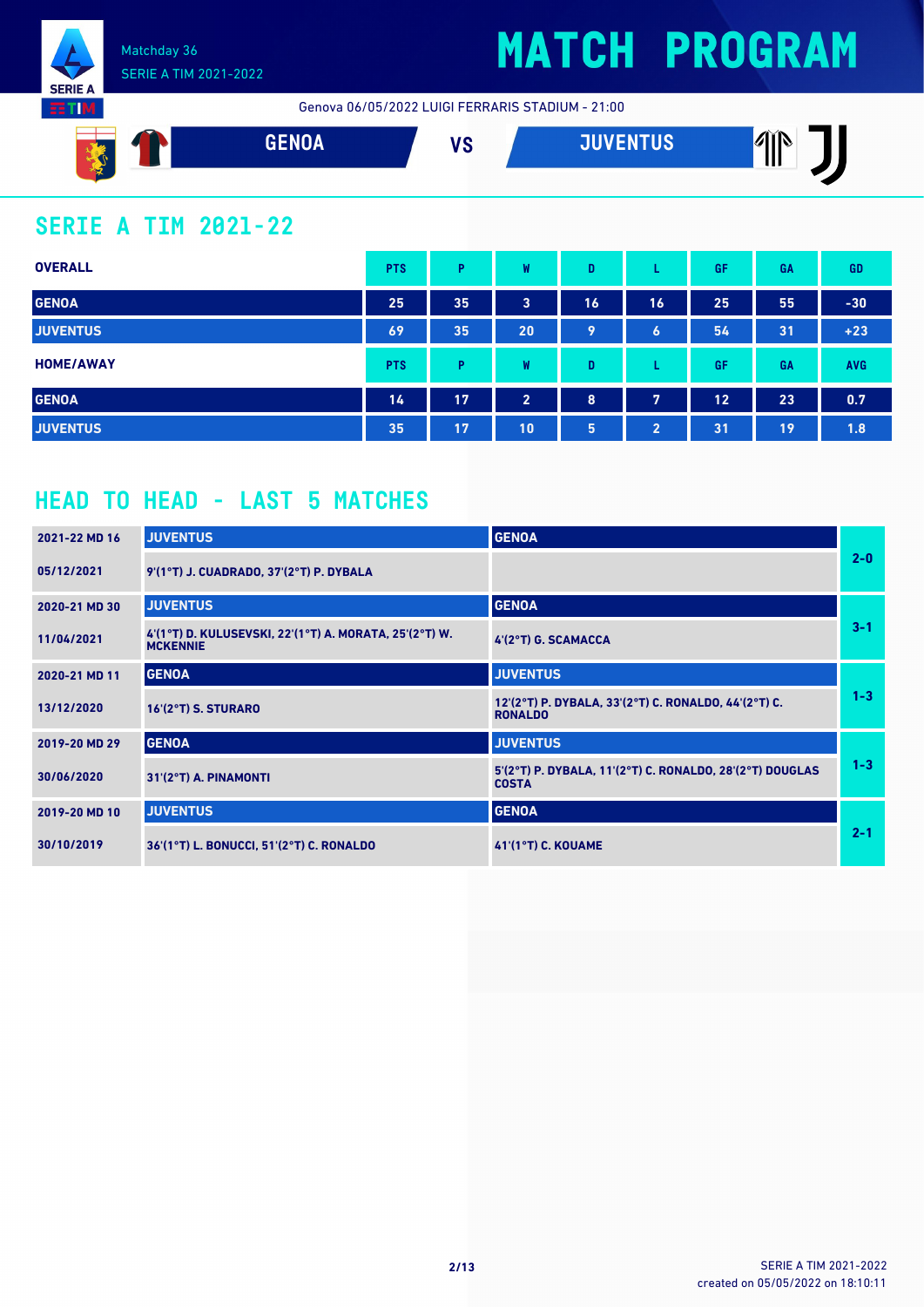

# **MATCH PROGRAM**

Genova 06/05/2022 LUIGI FERRARIS STADIUM - 21:00

| <b>FUOL</b> | $\mathbf{u}$ | <b>HIVENTHO</b> | $\sqrt{N}$ |
|-------------|--------------|-----------------|------------|
| uliivn      | , u          | UJZ             | Ш          |
|             |              |                 |            |

#### **SQUADS**

| <b>GENOA</b>    |                              | CAPS A          | <b>GOALS A</b>   | GOALS 2021-22 | CAPS 2021-22   | MINS. 2021-22 |
|-----------------|------------------------------|-----------------|------------------|---------------|----------------|---------------|
|                 | <b>GOALKEEPERS</b>           |                 |                  |               |                |               |
|                 | 1 ADRIAN SEMPER              | 6               | 8                | $\mathbf{0}$  | $\mathbf{0}$   | $\mathbf{0}$  |
|                 | 22 FEDERICO MARCHETTI        | 237             | 298              | $\mathbf{0}$  | $\mathbf{0}$   | $\pmb{0}$     |
|                 | 25 ROK VODISEK               | $\mathbf{0}$    | $\mathbf 0$      | $\mathbf{0}$  | $\mathbf{0}$   | $\pmb{0}$     |
|                 | <b>57 SALVATORE SIRIGU</b>   | 245             | 362              | 55            | 35             | 3372          |
|                 | <b>DEFENDERS</b>             |                 |                  |               |                |               |
|                 | 3 ZINHO VANHEUSDEN           | 14              | $\mathbf{0}$     | $\mathbf{0}$  | 14             | 1063          |
|                 | 4 DOMENICO CRISCITO          | 225             | 21               | 5             | 17             | 1478          |
|                 | 5 ANDREA MASIELLO            | 287             | 12               | $\mathbf{0}$  | $\overline{7}$ | 553           |
|                 | <b>13 MATTIA BANI</b>        | 114             | 4                | $\mathbf{0}$  | 15             | 1093          |
| 15              | JOHAN VASQUEZ                | 27              | $\mathbf{1}$     | $\mathbf{1}$  | 27             | 2330          |
|                 | <b>16 RICCARDO CALAFIORI</b> | 13              | $\mathbf{0}$     | $\mathbf{0}$  | 9              | 283           |
|                 | 17 LENNART CZYBORRA          | 18              | $\mathbf{1}$     | $\mathbf{0}$  | $\mathbf{0}$   | $\mathbf{0}$  |
| 36              | SILVAN HEFTI                 | 13              | $\mathbf{0}$     | $\mathbf{0}$  | 13             | 1118          |
|                 | <b>52 NIKOLA MAKSIMOVIC</b>  | 146             | $\overline{2}$   | $\mathbf{0}$  | 14             | 1195          |
|                 | 55 LEO OSTIGARD              | 12              | $\mathbf{0}$     | $\mathbf{0}$  | 12             | 958           |
|                 | <b>MIDFIELDERS</b>           |                 |                  |               |                |               |
|                 | <b>8</b> NADIEM AMIRI        | 10              | $\mathbf 0$      | $\pmb{0}$     | 10             | 481           |
|                 | <b>10 FILIPPO MELEGONI</b>   | 37              | $\overline{1}$   | $\mathbf{1}$  | 22             | 927           |
| 11 <sup>1</sup> | <b>ALBERT GUDMUNDSSON</b>    | 9               | $\mathbf{0}$     | $\mathbf{0}$  | 9              | 448           |
|                 | 18 PAOLO GHIGLIONE           | 70              | $\overline{1}$   | $\mathbf{0}$  | 13             | 655           |
|                 | 27 STEFANO STURARO           | 155             | $\boldsymbol{6}$ | $\mathbf{0}$  | 25             | 1859          |
|                 | <b>32 MORTEN FRENDRUP</b>    | $7\overline{ }$ | $\mathbf{0}$     | $\mathbf{0}$  | $\overline{7}$ | 571           |
| 33 <sup>7</sup> | <b>HERNANI</b>               | 81              | $\overline{7}$   | $\mathbf{0}$  | 16             | 625           |
|                 | 47 MILAN BADELJ              | 215             | 10               | $\mathbf{1}$  | 32             | 2915          |
|                 | <b>50 ANDREA CAMBIASO</b>    | 25              | $\mathbf{1}$     | $\mathbf{1}$  | 25             | 1866          |
| 65              | NICOLO' ROVELLA              | 42              | $\mathbf{0}$     | $\mathbf{0}$  | 20             | 1560          |
| 90              | <b>MANOLO PORTANOVA</b>      | 27              | $\mathbf{1}$     | $\mathbf{1}$  | 21             | 1235          |
|                 | 99 PABLO GALDAMES            | 16              | $\mathbf{0}$     | $\mathbf{0}$  | 16             | 916           |
|                 | <b>FORWARDS</b>              |                 |                  |               |                |               |
|                 | <b>9 ROBERTO PICCOLI</b>     | 40              | 6                | $\mathbf{1}$  | 17             | 468           |
| 20              | <b>CALEB EKUBAN</b>          | 27              | $\overline{1}$   | $\mathbf{1}$  | 27             | 1722          |
|                 | 23 MATTIA DESTRO             | 285             | 90               | 9             | 25             | 1765          |
|                 | 44 ALEKSANDER BUKSA          | 4               | $\pmb{0}$        | $\mathbf{0}$  | $\overline{4}$ | 75            |
|                 | 45 KELVIN YEBOAH             | 14              | $\mathbf{0}$     | $\mathbf{0}$  | 14             | 680           |
|                 | 91 YAYAH KALLON              | 16              | $\mathbf{0}$     | $\mathbf{0}$  | 15             | 708           |
| <b>STAFF</b>    |                              |                 |                  |               |                |               |

**Coach ALEXANDER BLESSIN** 

One yellow card from a suspension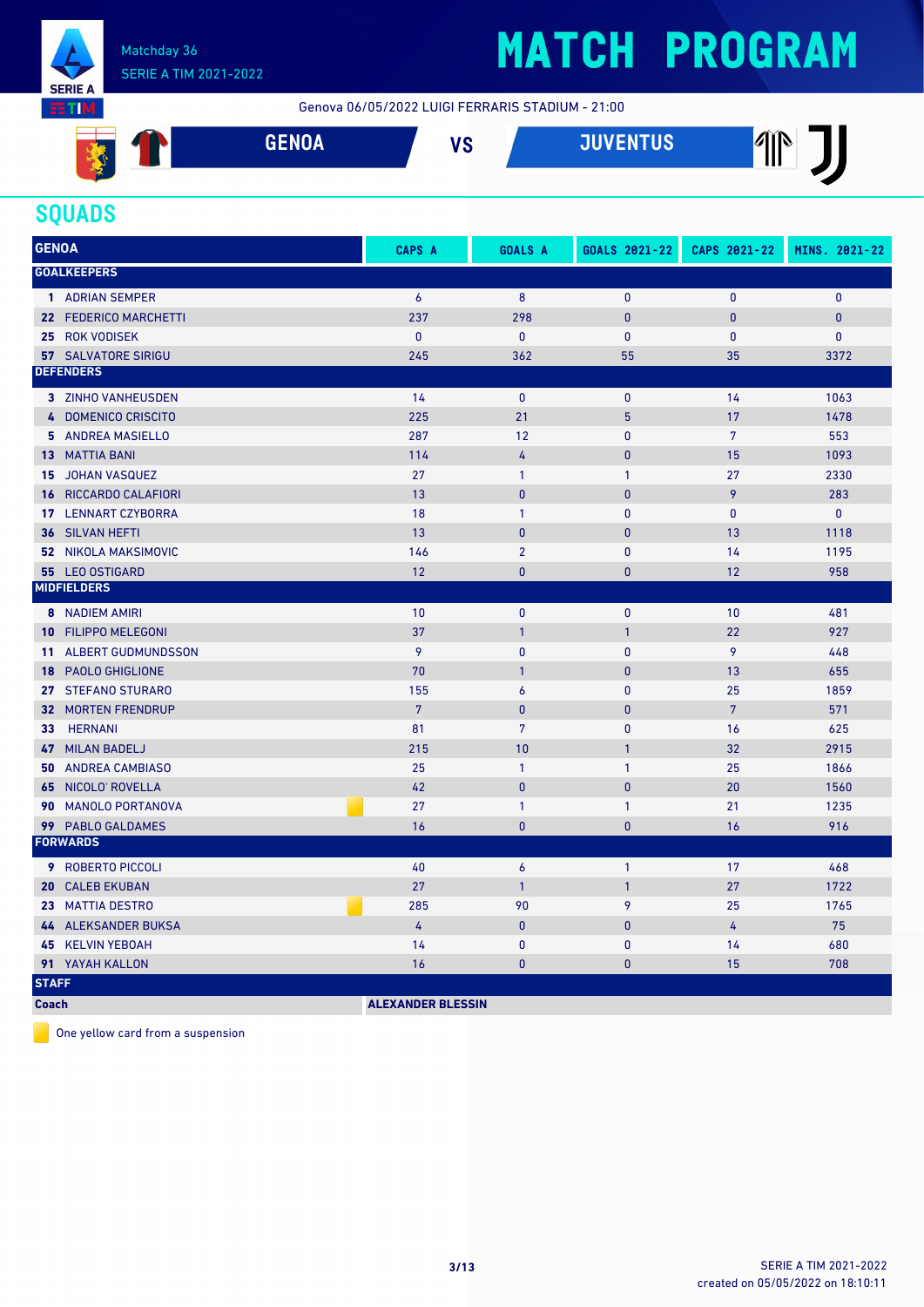

# **MATCH PROGRAM**

Genova 06/05/2022 LUIGI FERRARIS STADIUM - 21:00

|       | $\sim$ = $\sim$ $\sim$<br>961192 | <b>110</b> | <b>SUBJECT</b> | $\sqrt{1}$<br>$\mathbb{I}$ |
|-------|----------------------------------|------------|----------------|----------------------------|
| Sept. |                                  |            |                |                            |

|              | <b>JUVENTUS</b>              | <b>CAPS A</b>               | <b>GOALS A</b> | GOALS 2021-22  | CAPS 2021-22   | MINS. 2021-22    |
|--------------|------------------------------|-----------------------------|----------------|----------------|----------------|------------------|
|              | <b>GOALKEEPERS</b>           |                             |                |                |                |                  |
|              | 1 WOJCIECH SZCZESNY          | 208                         | 193            | 27             | 32             | 3085             |
|              | 23 CARLO PINSOGLIO           | 4                           | 4              | $\mathbf{0}$   | $\mathbf{0}$   | $\pmb{0}$        |
|              | 35 FRANCO ISRAEL             | $\mathbf{0}$                | $\mathbf{0}$   | $\mathbf{0}$   | $\mathbf{0}$   | $\mathbf{0}$     |
|              | <b>36 MATTIA PERIN</b>       | 242                         | 341            | 4              | 3              | 291              |
|              | 42 ZSOMBOR SENKO             | $\mathbf{0}$                | $\mathbf{0}$   | $\mathbf{0}$   | $\mathbf{0}$   | $\mathbf{0}$     |
|              | 53 MARCO RAINA               | $\overline{0}$              | $\overline{0}$ | $\mathbf{0}$   | $\overline{0}$ | $\bf{0}$         |
|              | <b>DEFENDERS</b>             |                             |                |                |                |                  |
|              | 2 MATTIA DE SCIGLIO          | 173                         | $\overline{2}$ | $\mathbf{1}$   | 19             | 1162             |
|              | 3 GIORGIO CHIELLINI          | 428                         | 27             | $\mathbf{0}$   | 19             | 1390             |
|              | 4 MATTHIJS DE LIGT           | 85                          | 8              | 3              | 29             | 2684             |
|              | 6 DANILO                     | 78                          | 4              | $\mathbf{1}$   | 22             | 2031             |
|              | 11 JUAN CUADRADO             | 329                         | 42             | $\overline{4}$ | 31             | 2497             |
|              | 12 ALEX SANDRO               | 186                         | 13             | $\mathbf{0}$   | 25             | 1691             |
|              | 17 LUCA PELLEGRINI           | 68                          | $\mathbf{0}$   | $\mathbf{0}$   | 17             | 1138             |
|              | <b>19 LEONARDO BONUCCI</b>   | 412                         | 29             | 5              | 21             | 1865             |
|              | 24 DANIELE RUGANI            | 143                         | 10             | $\mathbf{0}$   | 10             | 798              |
| 45           | KONI DE WINTER               | $\mathbf 0$                 | $\mathbf{0}$   | $\mathbf{0}$   | $\mathbf{0}$   | $\mathbf{0}$     |
|              | <b>54 DIEGO STRAMACCIONI</b> | $\mathbf{0}$                | $\mathbf{0}$   | 0              | $\mathbf{0}$   | $\mathbf{0}$     |
|              | <b>MIDFIELDERS</b>           |                             |                |                |                |                  |
|              | 5 ARTHUR                     | 41                          | $\overline{1}$ | $\pmb{0}$      | 19             | 967              |
|              | <b>14 WESTON MCKENNIE</b>    | 54                          | 8              | 3              | 20             | 1449             |
|              | 20 FEDERICO BERNARDESCHI     | 203                         | 22             | $\mathbf{1}$   | 25             | 1397             |
|              | 22 FEDERICO CHIESA           | 181                         | 36             | $\overline{2}$ | 14             | 916              |
|              | <b>25 ADRIEN RABIOT</b>      | 92                          | 5              | $\mathbf{0}$   | 30             | 2226             |
|              | 27 MANUEL LOCATELLI          | 173                         | 11             | $\overline{3}$ | 29             | 2150             |
|              | 28 DENIS ZAKARIA             | 8                           | $\mathbf{1}$   | $\mathbf{1}$   | 8              | 615              |
|              | <b>38 MARLEY AKE</b>         | $\mathbf{1}$                | $\mathbf{0}$   | $\mathbf{0}$   | $\mathbf{1}$   | $\boldsymbol{8}$ |
|              | <b>46 MATIAS SOULE'</b>      | $\overline{2}$              | $\mathbf{0}$   | $\mathbf{0}$   | $\overline{2}$ | $7\overline{ }$  |
| 47           | <b>FABIO MIRETTI</b>         | 3                           | $\overline{0}$ | $\mathbf{0}$   | 3              | 93               |
|              | <b>55 EMANUELE ZUELLI</b>    | $\mathbf{0}$                | $\mathbf{0}$   | 0              | $\mathbf{0}$   | $\mathbf 0$      |
|              | <b>FORWARDS</b>              |                             |                |                |                |                  |
|              | 7 DUSAN VLAHOVIC             | 110                         | 50             | 23             | 33             | 2966             |
|              | 9 ALVARO MORATA              | 128                         | 34             | 8              | 33             | 2346             |
|              | 10 PAULO DYBALA              | 268                         | 97             | 9              | 26             | 1933             |
| 18           | <b>MOISE KEAN</b>            | 64                          | 16             | 5              | 29             | 995              |
| 21           | <b>KAIO JORGE</b>            | 9                           | $\mathbf{0}$   | 0              | 9              | 153              |
| <b>STAFF</b> |                              |                             |                |                |                |                  |
| <b>Coach</b> |                              | <b>MASSIMILIANO ALLEGRI</b> |                |                |                |                  |

One yellow card from a suspension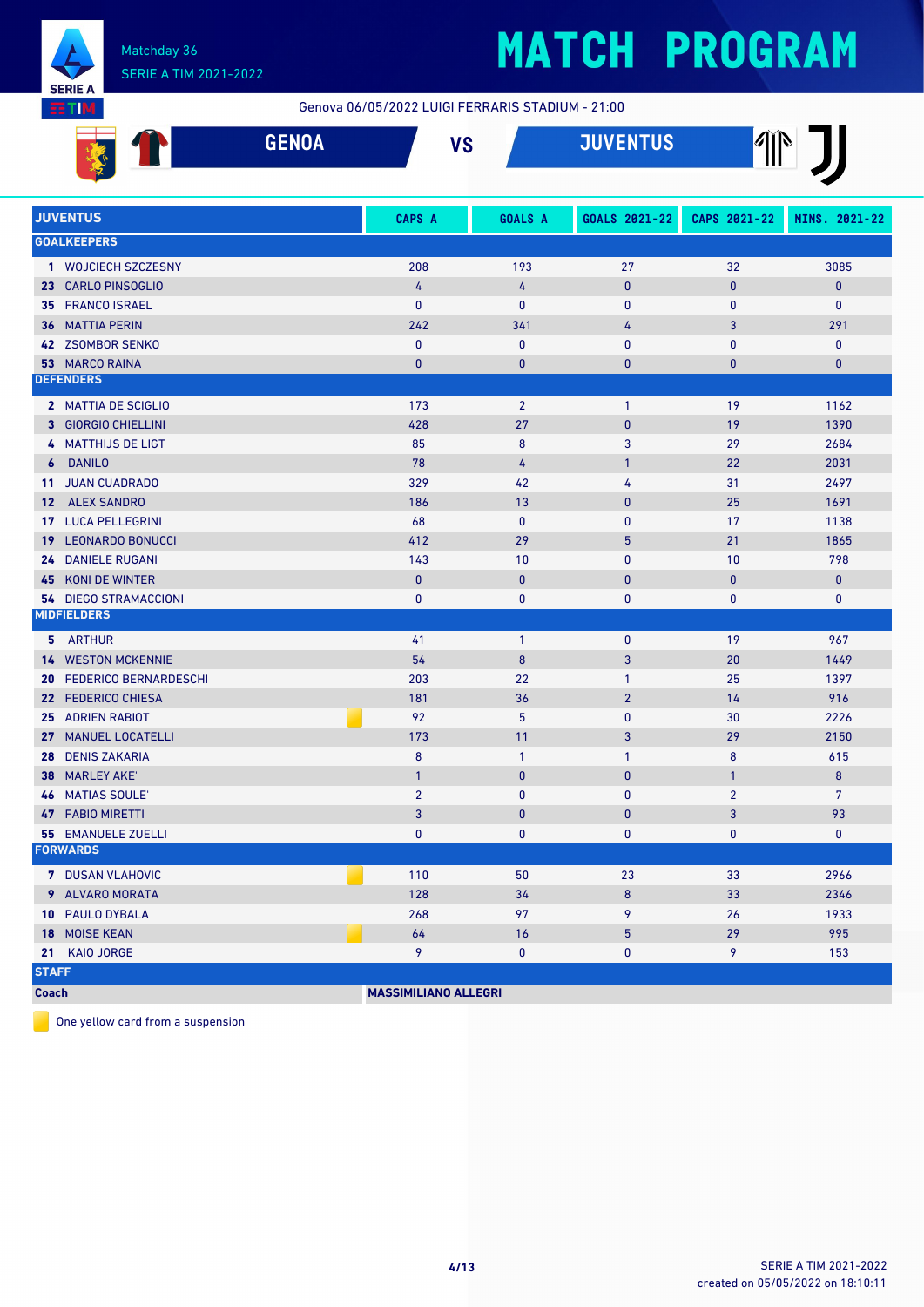

## **MATCH PROGRAM**

Genova 06/05/2022 LUIGI FERRARIS STADIUM - 21:00



### **LAST 5 MATCHES**

| <b>GENOA</b>       |                                       |                                                                                          |         |
|--------------------|---------------------------------------|------------------------------------------------------------------------------------------|---------|
| <b>MATCHDAY 35</b> | <b>SAMPDORIA</b>                      | <b>GENOA</b>                                                                             | $1-0$   |
| 30/04/2022         | 25'(1°T) A. SABIRI                    |                                                                                          |         |
| <b>MATCHDAY 34</b> | <b>GENOA</b>                          | <b>CAGLIARI</b>                                                                          | $1-0$   |
| 24/04/2022         | <b>44'(2°T) M. BADELJ</b>             |                                                                                          |         |
| <b>MATCHDAY 33</b> | <b>MILAN</b>                          | <b>GENOA</b>                                                                             | $2 - 0$ |
| 15/04/2022         | 11'(1°T) R. LEAO, 42'(2°T) J. MESSIAS |                                                                                          |         |
| <b>MATCHDAY 32</b> | <b>GENOA</b>                          | <b>LAZIO</b>                                                                             |         |
| 10/04/2022         | $23'(2°T)[A]$ G. PATRIC               | 31'(1°T) A. MARUSIC, 46'(1°T) C. IMMOBILE, 18'(2°T) C.<br>IMMOBILE, 31'(2°T) C. IMMOBILE | $1 - 4$ |
| <b>MATCHDAY 31</b> | <b>HELLAS VERONA</b>                  | <b>GENOA</b>                                                                             | $1-0$   |
| 04/04/2022         | 5'(1°T) G. SIMEONE                    |                                                                                          |         |
|                    |                                       |                                                                                          |         |
| <b>JUVENTUS</b>    |                                       |                                                                                          |         |

| <b>MATCHDAY 35</b> | <b>JUVENTUS</b>                         | <b>VENEZIA</b>                            | $2 - 1$ |
|--------------------|-----------------------------------------|-------------------------------------------|---------|
| 01/05/2022         | 7'(1°T) L. BONUCCI, 31'(2°T) L. BONUCCI | <b>26'(2°T) M. ARAMU</b>                  |         |
| <b>MATCHDAY 34</b> | <b>SASSUOLO</b>                         | <b>JUVENTUS</b>                           | $1 - 2$ |
| 25/04/2022         | 39'(1°T) G. RASPADORI                   | 45 (1°T) P. DYBALA, 43 (2°T) M. KEAN      |         |
| <b>MATCHDAY 33</b> | <b>JUVENTUS</b>                         | <b>BOLOGNA</b>                            | $1 - 1$ |
| 16/04/2022         | 50'(2°T) D. VLAHOVIC                    | 7'(2°T) M. ARNAUTOVIC                     |         |
| <b>MATCHDAY 32</b> | <b>CAGLIARI</b>                         | <b>JUVENTUS</b>                           | $1 - 2$ |
| 09/04/2022         | <b>10'(1°T) JOAO PEDRO</b>              | 45'(1°T) M. DE LIGT, 30'(2°T) D. VLAHOVIC |         |
| <b>MATCHDAY 31</b> | <b>JUVENTUS</b>                         | <b>INTER</b>                              | $0 - 1$ |
| 03/04/2022         |                                         | 50'(1°T) H. CALHANOGLU                    |         |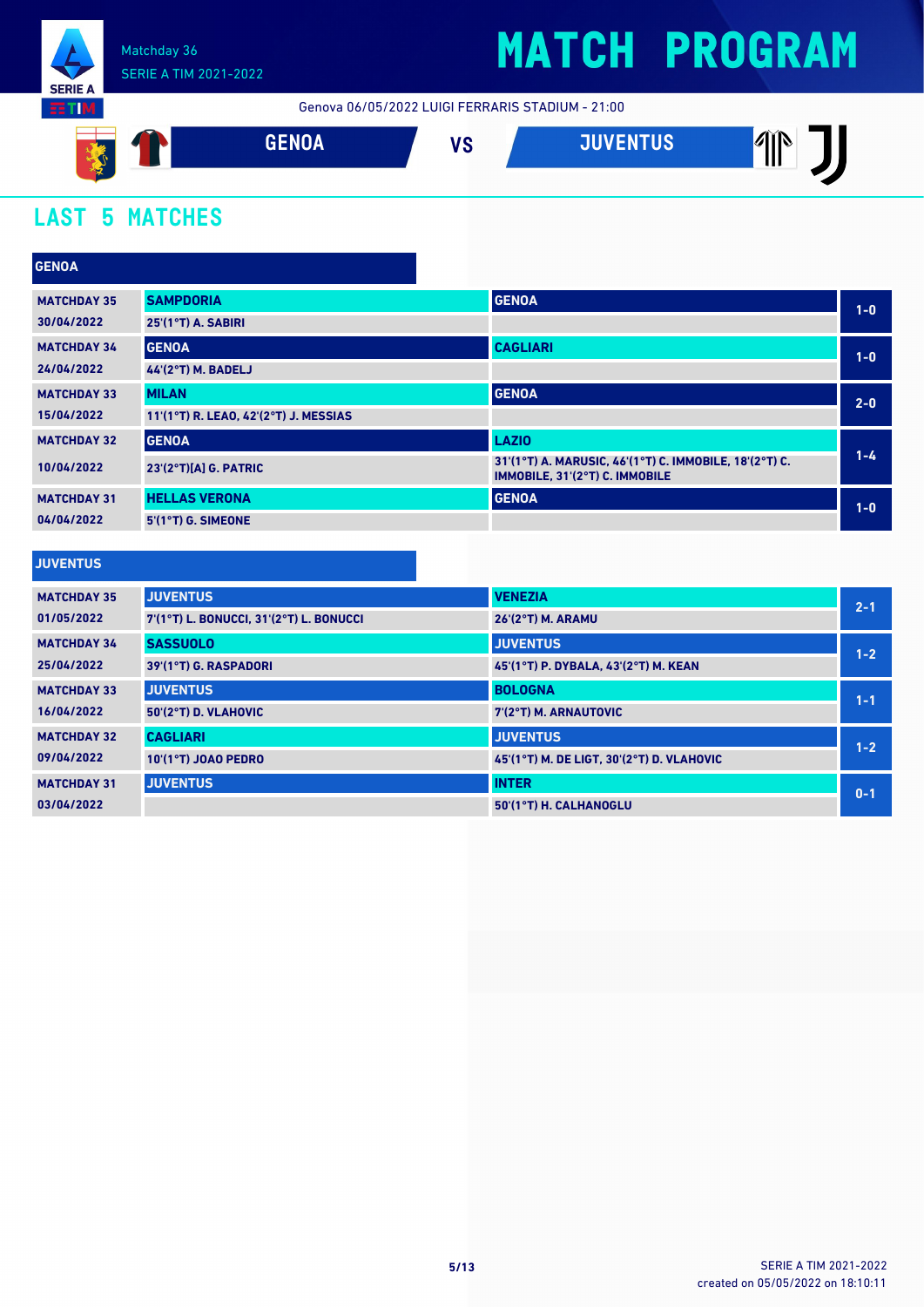

Genova 06/05/2022 LUIGI FERRARIS STADIUM - 21:00

| <b>GENOA</b>                             | <b>VS</b>    | <b>JUVENTUS</b> |
|------------------------------------------|--------------|-----------------|
| <b>TEAMS COMPARISON (Average values)</b> | <b>GENOA</b> | <b>JUVENTUS</b> |
| <b>Goals For</b>                         | 0.71         | 1.54            |
| <b>Goals Conceded</b>                    | 1.57         | 0.89            |
| <b>Attempts</b>                          | 10.2         | 14.46           |
| Attempts on target                       | 2.89         | 4.74            |
| <b>Assists</b>                           | 0.51         | 1               |
| <b>Attacking Plays</b>                   | 27.86        | 29.57           |
| <b>Passes Completed</b>                  | 270.74       | 415.97          |
| Passes Completed (%)                     | 73%          | 85%             |
| <b>Fouls Committed</b>                   | 14.89        | 13.23           |
| <b>Dribbling</b>                         | 8.14         | 9.69            |
| <b>Team Defense Position</b>             | 49.45m       | 51.14m          |
| <b>Key Passes</b>                        | 6.6          | 9.54            |
| <b>Offsides</b>                          | 1.83         | 1.83            |
| <b>Corners</b>                           | 3.86         | 4.74            |
| <b>Cross Completed</b>                   | 5.66         | 5.31            |
| <b>Defensive Half Ball Possession</b>    | 00'22        | 00'24           |
| <b>Attacking Half Ball Possession</b>    | 00'14        | 00'22           |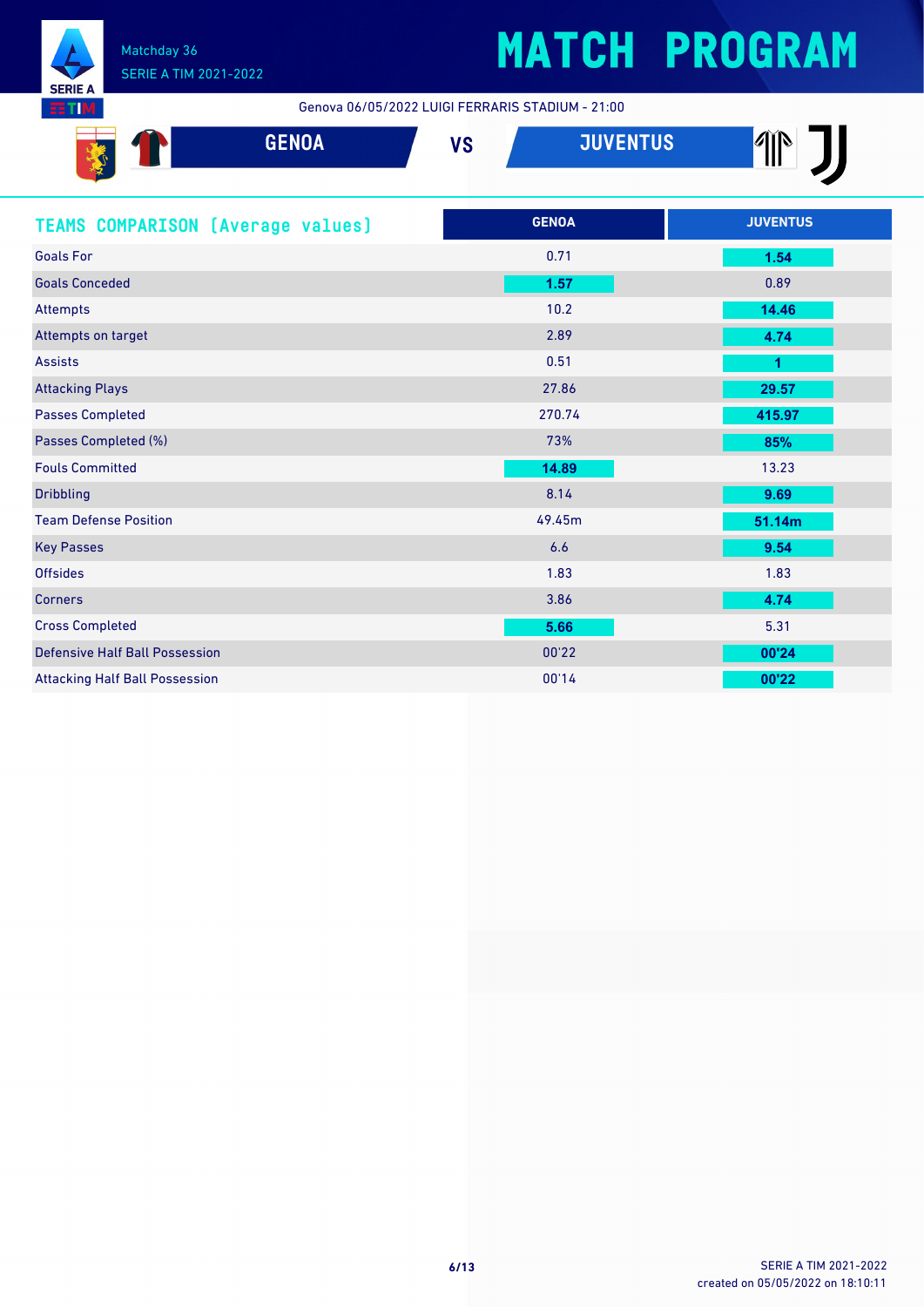



Genova 06/05/2022 LUIGI FERRARIS STADIUM - 21:00

**GENOA VS JUVENTUS REA** 

### **ATHLETICS PERFORMANCE**

| <b>GENOA</b>       | Caps (Min.) | <b>Average (Km)</b> | <b>AVG Sprint</b><br>(Km) | <b>JUVENTUS</b>       | Caps (Min.) | Average (Km) | <b>AVG Sprint</b><br>(Km) |
|--------------------|-------------|---------------------|---------------------------|-----------------------|-------------|--------------|---------------------------|
| 47 M. BADELJ       | 32 (2915')  | 10.738              | 0.541                     | 27 M. LOCATELLI       | 29 (2150')  | 10.46        | 0.584                     |
| 65 N. ROVELLA      | 20(1560)    | 10.681              | 0.868                     | 14 W. MCKENNIE        | 20 (1449')  | 10.388       | 1.219                     |
| 32 M. FRENDRUP     | 7(571)      | 10.648              | 0.968                     | 25 A. RABIOT          | 30 (2226')  | 10.069       | 1.116                     |
| 15 J. VASQUEZ      | 27 (2330')  | 10.277              | 0.708                     | 4 M. DE LIGT          | 29 (2684')  | 10.018       | 0.477                     |
| <b>36 S. HEFTI</b> | 13(1118)    | 10.201              | 1.012                     | 28 D. ZAKARIA         | 8(615)      | 9.89         | 0.873                     |
| 50 A. CAMBIASO     | 25 (1866')  | 10.099              | 0.935                     | <b>6 DANILO</b>       | 22(2031)    | 9.826        | 0.882                     |
| 27 S. STURARO      | 25 (1859')  | 9.991               | 0.832                     | 47 F. MIRETTI         | 3(93')      | 9.819        | 0.837                     |
| 55 L. OSTIGARD     | 12 (958')   | 9.636               | 0.628                     | 11 J. CUADRADO        | 31 (2497')  | 9.779        | 0.834                     |
| 52 N. MAKSIMOVIC   | 14 (1195')  | 9.414               | 0.501                     | 19 L. BONUCCI         | 21 (1865')  | 9.508        | 0.485                     |
| 3 Z. VANHEUSDEN    | 14(1063)    | 9.247               | 0.548                     | 24 D. RUGANI          | 10(798)     | 9.45         | 0.351                     |
| 4 D. CRISCITO      | 17 (1478')  | 9.239               | 0.534                     | <b>7</b> D. VLAHOVIC  | 12 (991')   | 9.448        | 0.827                     |
| 5 A. MASIELLO      | 7(553)      | 9.171               | 0.441                     | <b>12 ALEX SANDRO</b> | 25(1691)    | 9.377        | 0.752                     |
| <b>13 M. BANI</b>  | 15 (1093')  | 9.119               | 0.541                     | 10 P. DYBALA          | 26 (1933')  | 9.296        | 0.674                     |
| 99 P. GALDAMES     | 16(916)     | 9.019               | 0.819                     | 3 G. CHIELLINI        | 19 (1390')  | 9.25         | 0.476                     |
| 90 M. PORTANOVA    | 21 (1235')  | 8.734               | 0.877                     | <b>5 ARTHUR</b>       | 19 (967')   | 8.887        | 0.609                     |
| 11 A. GUDMUNDSSON  | 9(448)      | 8.115               | 0.697                     | 2 M. DE SCIGLIO       | 19 (1162')  | 8.886        | 0.714                     |
| 23 M. DESTRO       | 25 (1765')  | 7.669               | 0.522                     | 9 A. MORATA           | 33 (2346')  | 8.771        | 0.787                     |
| 18 P. GHIGLIONE    | 13(655)     | 7.661               | 0.552                     | 22 F. CHIESA          | 14(916)     | 8.377        | 0.953                     |
| 10 F. MELEGONI     | 22 (927')   | 7.548               | 0.818                     | 17 L. PELLEGRINI      | 17 (1138')  | 8.128        | 0.654                     |
| 20 C. EKUBAN       | 27 (1722')  | 7.53                | 0.631                     | 20 F. BERNARDESCHI    | 25 (1397')  | 7.781        | 0.76                      |
| <b>33 HERNANI</b>  | 16(625)     | 7.086               | 0.605                     | <b>18 M. KEAN</b>     | 29 (995')   | 5.401        | 0.522                     |
| 8 N. AMIRI         | 10(481)     | 6.878               | 0.594                     | 21 KAIO JORGE         | 9(153)      | 5.076        | 0.61                      |
| 9 R. PICCOLI       | 5(236)      | 6.731               | 0.594                     | <b>38 M. AKE</b>      | 1(8')       | 1.197        | 0.194                     |
| 45 K. YEBOAH       | 14 (680')   | 6.377               | 0.728                     | <b>46 M. SOULE'</b>   | 2(7)        | 0.85         | 0.173                     |
| 91 Y. KALLON       | 15 (708')   | 5.883               | 0.564                     |                       |             |              |                           |
| 16 R. CALAFIORI    | 3(92')      | 4.719               | 0.5                       |                       |             |              |                           |
| <b>44 A. BUKSA</b> | 4(75)       | 4.65                | 0.315                     |                       |             |              |                           |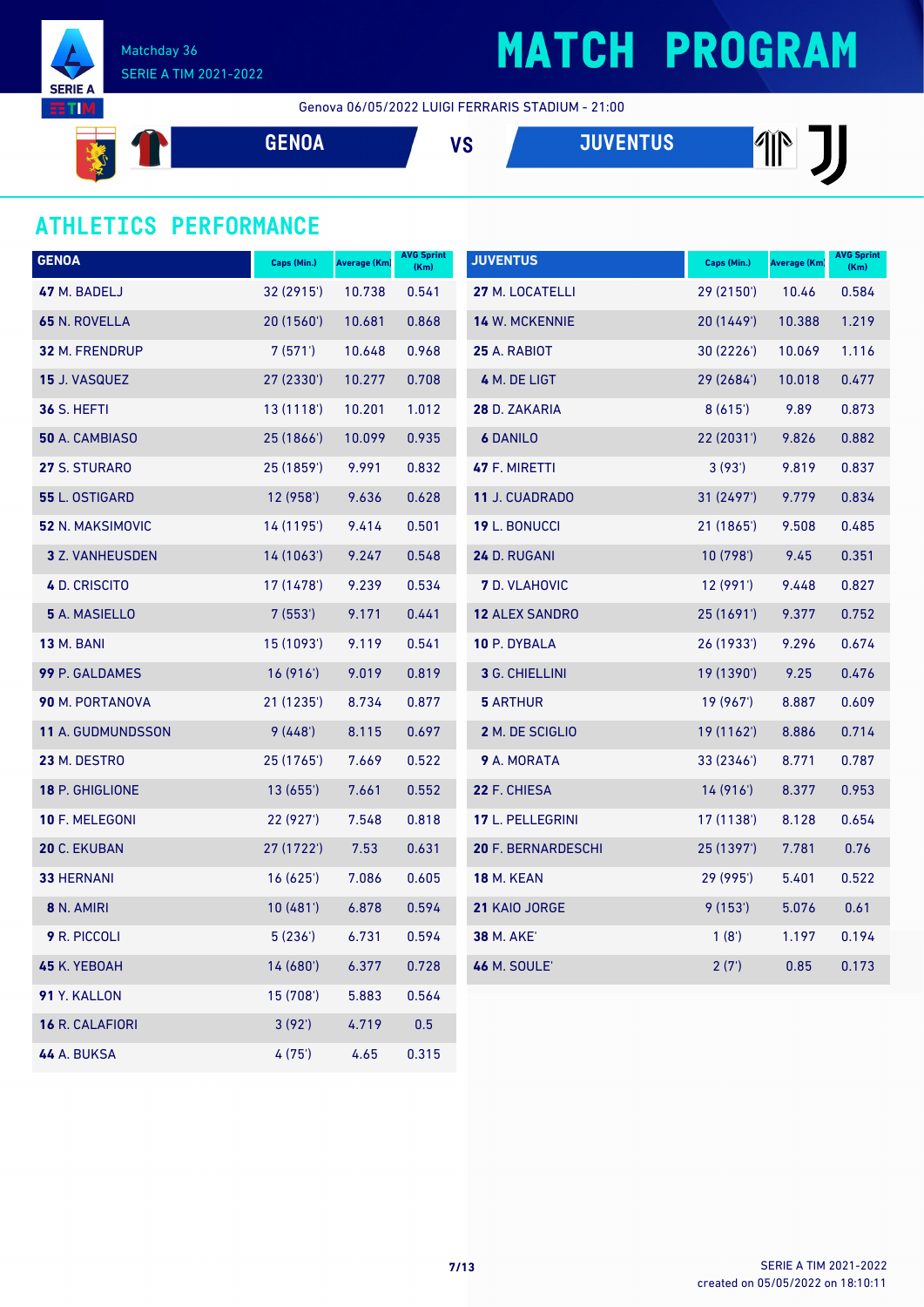Matchday 36 SERIE A TIM 2021-2022

Genova 06/05/2022 LUIGI FERRARIS STADIUM - 21:00



### **MATCHDAY 36**

**SERIE A RTM** 

| <b>INTER</b>         |    | vs EMPOLI          | 06/05/2022 18:45 |
|----------------------|----|--------------------|------------------|
| <b>GENOA</b>         |    | vs JUVENTUS        | 06/05/2022 21:00 |
| <b>TORINO</b>        |    | vs NAPOLI          | 07/05/2022 15:00 |
| SASSUOLO             |    | vs UDINESE         | 07/05/2022 18:00 |
|                      |    | LAZIO vs SAMPDORIA | 07/05/2022 20:45 |
| <b>SPEZIA</b>        |    | <b>vs ATALANTA</b> | 08/05/2022 12:30 |
|                      |    | VENEZIA vs BOLOGNA | 08/05/2022 15:00 |
| SALERNITANA          |    | vs CAGLIARI        | 08/05/2022 18:00 |
| <b>HELLAS VERONA</b> |    | vs MILAN           | 08/05/2022 20:45 |
| <b>FIORENTINA</b>    | VS | <b>ROMA</b>        | 09/05/2022 20:45 |

#### **SERIE A TIM TABLE**

|                      | <b>PTS</b> | P  | W                       | D              | L                | GF.    | GA | <b>GOAL DIFF.</b> |
|----------------------|------------|----|-------------------------|----------------|------------------|--------|----|-------------------|
| <b>MILAN</b>         | 77         | 35 | 23                      | 8              | 4                | 61     | 30 | $+31$             |
| <b>INTER</b>         | 75         | 35 | 22                      | 9              | 4                | 74     | 29 | $+45$             |
| <b>NAPOLI</b>        | 70         | 35 | 21                      | $\overline{7}$ | 7                | 67     | 31 | $+36$             |
| <b>JUVENTUS</b>      | 69         | 35 | 20                      | 9              | $\boldsymbol{6}$ | 54     | 31 | $+23$             |
| <b>ROMA</b>          | 59         | 35 | 17                      | 8              | 10               | 55     | 40 | $+15$             |
| <b>LAZIO</b>         | 59         | 35 | 17                      | 8              | 10               | $70\,$ | 53 | $+17$             |
| <b>FIORENTINA</b>    | 56         | 35 | 17                      | $\overline{5}$ | 13               | 54     | 47 | $+7$              |
| <b>ATALANTA</b>      | 56         | 35 | 15                      | 11             | 9                | 62     | 44 | $+18$             |
| <b>HELLAS VERONA</b> | 52         | 35 | 14                      | 10             | 11               | 61     | 52 | $+9$              |
| <b>TORINO</b>        | 47         | 35 | 12                      | 11             | 12               | 45     | 37 | $+8$              |
| <b>SASSUOLO</b>      | 46         | 35 | 12                      | 10             | 13               | 60     | 61 | $-1$              |
| <b>UDINESE</b>       | 43         | 35 | 10                      | 13             | 12               | 54     | 54 | $\pmb{0}$         |
| <b>BOLOGNA</b>       | 43         | 35 | 11                      | 10             | 14               | 39     | 48 | $-9$              |
| <b>EMPOLI</b>        | 37         | 35 | 9                       | 10             | 16               | 46     | 65 | $-19$             |
| <b>SAMPDORIA</b>     | 33         | 35 | 9                       | 6              | 20               | 42     | 57 | $-15$             |
| <b>SPEZIA</b>        | 33         | 35 | 9                       | 6              | 20               | 37     | 63 | $-26$             |
| <b>SALERNITANA</b>   | 29         | 35 | $\overline{7}$          | 8              | 20               | 30     | 71 | $-41$             |
| <b>CAGLIARI</b>      | 28         | 35 | $\boldsymbol{6}$        | 10             | 19               | 32     | 64 | $-32$             |
| <b>GENOA</b>         | 25         | 35 | $\overline{\mathbf{3}}$ | 16             | 16               | 25     | 55 | $-30$             |
| <b>VENEZIA</b>       | 22         | 35 | $\overline{5}$          | 7              | 23               | 28     | 64 | $-36$             |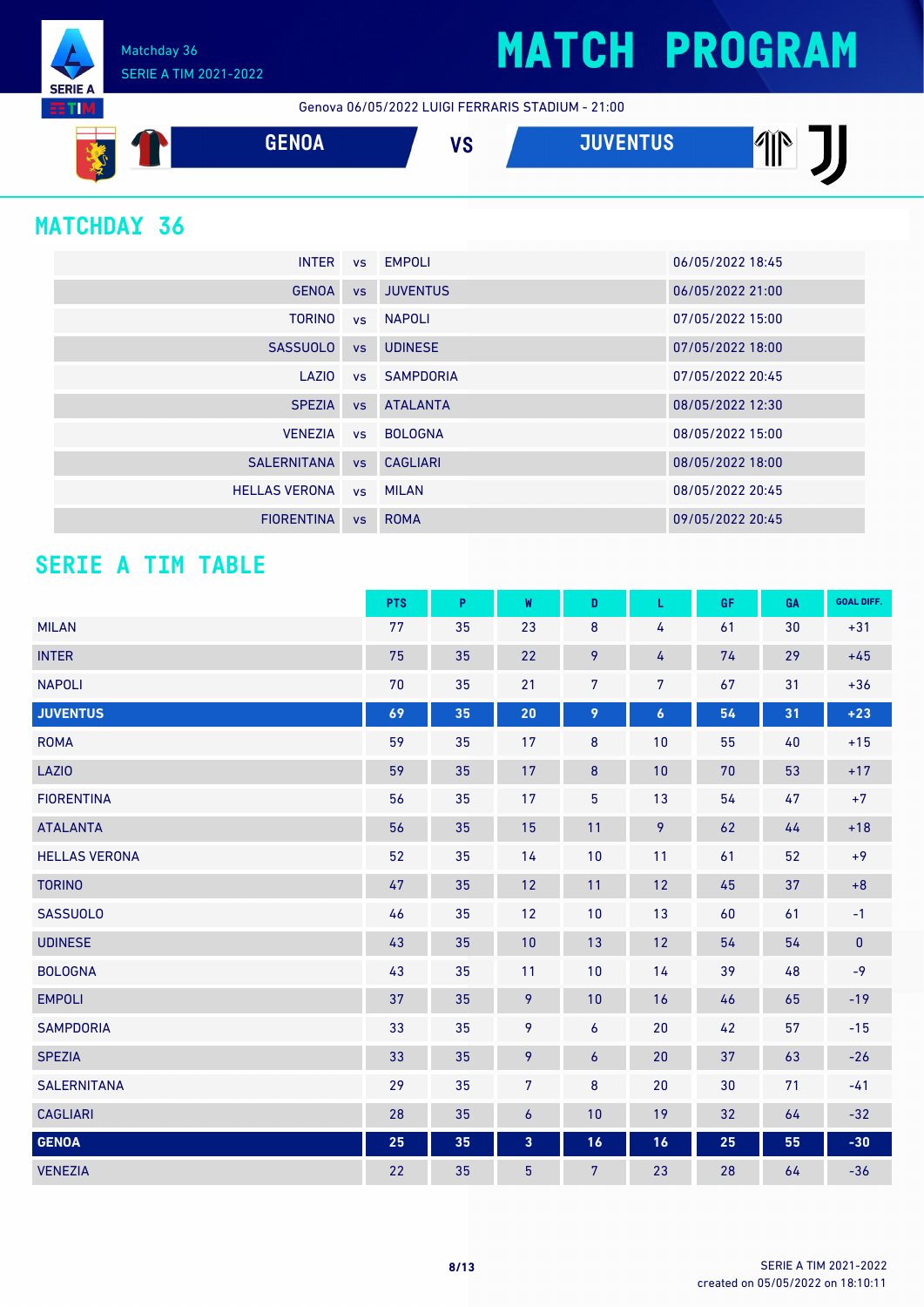

Genova 06/05/2022 LUIGI FERRARIS STADIUM - 21:00



### **PLAYERS RANKING**

|                | <b>TOP SCORERS</b> | <b>Goals(Penalties)</b> |       |
|----------------|--------------------|-------------------------|-------|
| 1              | C. IMMOBILE        | LAZ                     | 27(7) |
| $\overline{2}$ | <b>D. VLAHOVIC</b> | <b>JUV</b>              | 23(5) |
| 3              | L. MARTINEZ        | <b>INT</b>              | 17(3) |
| 4              | <b>G. SIMEONE</b>  | <b>VER</b>              | 16(0) |
| 5.             | T. ABRAHAM         | <b>ROM</b>              | 15(2) |
| 6              | <b>D. BERARDI</b>  | <b>SAS</b>              | 14(6) |
| 7              | V. OSIMHEN         | <b>NAP</b>              | 13(0) |
| 7              | M. ARNAUTOVIC      | <b>BOL</b>              | 13(2) |
| 7              | <b>G. SCAMACCA</b> | <b>SAS</b>              | 13(1) |
| 7              | F. DZFKO           | <b>INT</b>              | 13(0) |

#### **TEAMS RANKING**

|                | <b>TEAMS RANKING</b>  | <b>Goals - Goals per game</b> |                |
|----------------|-----------------------|-------------------------------|----------------|
| 1              | <b>INTER</b>          | 74                            | 2.11           |
| $\overline{2}$ | <b>LAZIO</b>          | 70                            | $\overline{2}$ |
| 3              | <b>NAPOLI</b>         | 67                            | 1.91           |
| 4              | <b>ATALANTA</b>       | 62                            | 1.77           |
| 5              | <b>HELLAS VERONA</b>  | 61                            | 1.74           |
| 5              | <b>MILAN</b>          | 61                            | 1.74           |
| 7              | <b>SASSUOLO</b>       | 60                            | 1.71           |
| 8              | <b>ROMA</b>           | 55                            | 1.57           |
| 9              | <b>FIORENTINA</b>     | 54                            | 1.54           |
| 9              | <b>JUVENTUS</b>       | 54                            | 1.54           |
| 9              | <b>UDINESE</b>        | 54                            | 1.54           |
| 12             | <b>EMPOLI</b>         | 46                            | 1.31           |
| 13             | <b>TORINO</b>         | 45                            | 1.29           |
|                | <b>14 SAMPDORIA</b>   | 42                            | 1.2            |
| 15             | <b>BOLOGNA</b>        | 39                            | 1.11           |
|                | 16 SPEZIA             | 37                            | 1.06           |
| 17             | <b>CAGLIARI</b>       | 32                            | 0.91           |
|                | <b>18 SALERNITANA</b> | 30                            | 0.86           |
|                | 19 VENEZIA            | 28                            | 0.8            |
|                | 20 GENOA              | 25                            | 0.71           |

|                | <b>TEAMS RANKING</b> | Att.-On Target-Off Target-Blocked |     |     |     |
|----------------|----------------------|-----------------------------------|-----|-----|-----|
| 1              | <b>INTER</b>         | 596                               | 225 | 216 | 155 |
| $\overline{2}$ | <b>MILAN</b>         | 552                               | 170 | 225 | 157 |
| 3              | <b>NAPOLI</b>        | 541                               | 182 | 209 | 150 |
| 4              | <b>ATALANTA</b>      | 535                               | 158 | 212 | 165 |
| 5              | <b>ROMA</b>          | 534                               | 175 | 204 | 155 |
| 6              | <b>SASSUOLO</b>      | 530                               | 197 | 186 | 147 |
| $\overline{7}$ | <b>JUVENTUS</b>      | 506                               | 166 | 220 | 120 |
| 8              | <b>FIORENTINA</b>    | 476                               | 174 | 189 | 113 |
| 9              | <b>EMPOLI</b>        | 470                               | 153 | 178 | 139 |
| 10             | <b>UDINESE</b>       | 460                               | 164 | 175 | 121 |
| 11             | <b>TORINO</b>        | 442                               | 144 | 182 | 116 |
| 12             | <b>HELLAS VERONA</b> | 432                               | 145 | 172 | 115 |
| 13             | <b>LAZIO</b>         | 401                               | 171 | 147 | 83  |
| 14             | <b>BOLOGNA</b>       | 397                               | 133 | 166 | 98  |
| 15             | <b>CAGLIARI</b>      | 374                               | 112 | 158 | 104 |
| 16             | <b>SAMPDORIA</b>     | 362                               | 115 | 151 | 96  |
| 17             | <b>GENOA</b>         | 357                               | 101 | 159 | 97  |
| 18             | <b>SPEZIA</b>        | 354                               | 123 | 133 | 98  |
| 19             | <b>SALERNITANA</b>   | 346                               | 115 | 137 | 94  |
| 20             | <b>VENEZIA</b>       | 316                               | 104 | 140 | 72  |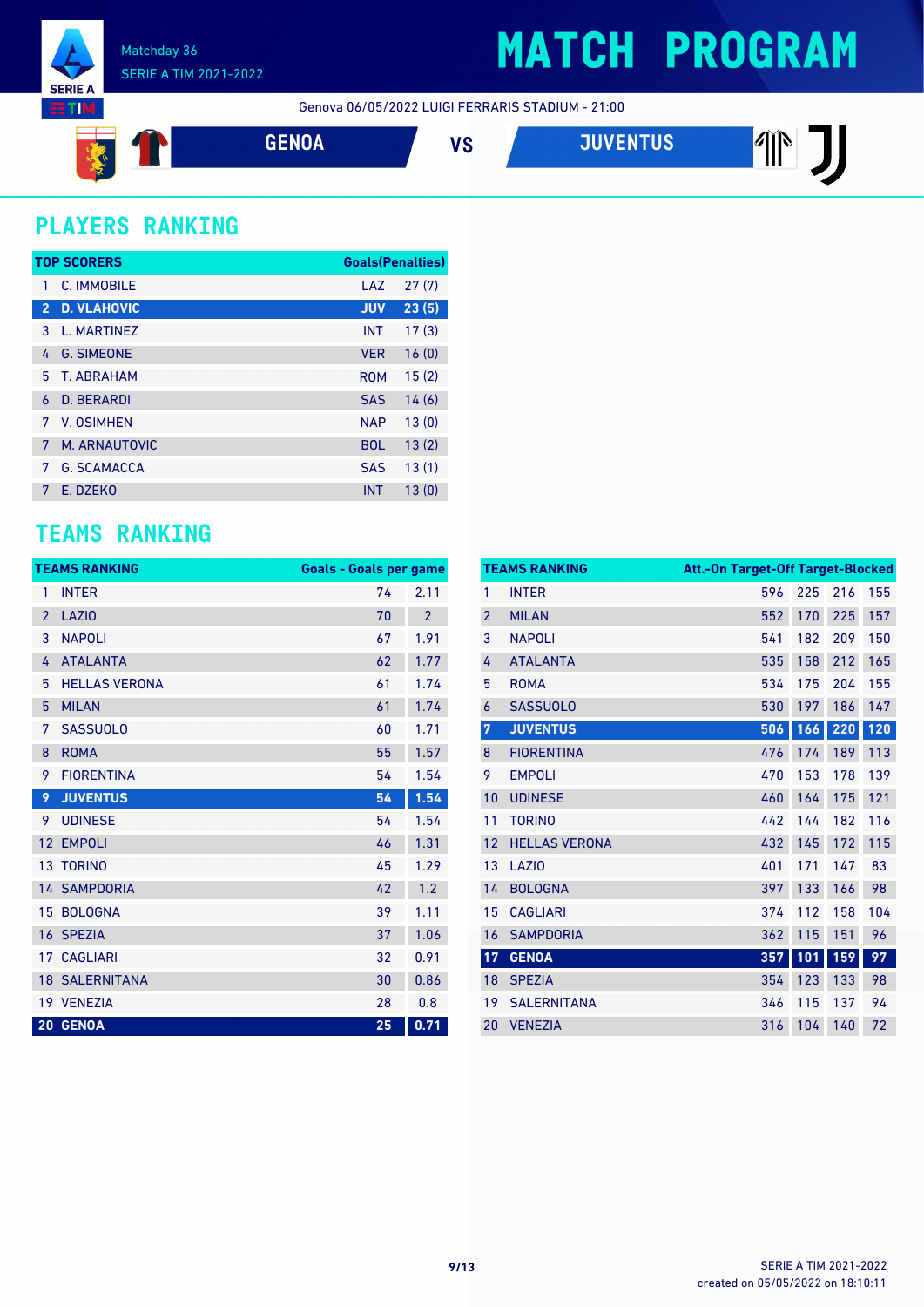

**SALE** 

#### Matchday 36 SERIE A TIM 2021-2022

# **MATCH PROGRAM**

Genova 06/05/2022 LUIGI FERRARIS STADIUM - 21:00





# 

| <b>TEAMS RANKING</b>   |    | <b>Assists - Avg</b> |
|------------------------|----|----------------------|
| 1 INTER                | 50 | 1.43                 |
| 2 LAZIO                | 45 | 1.29                 |
| <b>3 NAPOLI</b>        | 44 | 1.26                 |
| <b>4 ATALANTA</b>      | 42 | 1.20                 |
| <b>5 HELLAS VERONA</b> | 38 | 1.09                 |
| <b>6 JUVENTUS</b>      | 35 | 1.00                 |
| 7 SASSUOLO             | 33 | 0.94                 |
| <b>7 UDINESE</b>       | 33 | 0.94                 |
| 9 BOLOGNA              | 32 | 0.91                 |
| 10 MILAN               | 31 | 0.89                 |
| 10 ROMA                | 31 | 0.89                 |
| <b>12 FIORENTINA</b>   | 30 | 0.86                 |
| <b>13 SAMPDORIA</b>    | 26 | 0.74                 |
| <b>14 TORINO</b>       | 25 | 0.71                 |
| <b>15 CAGLIARI</b>     | 22 | 0.63                 |
| <b>15 EMPOLI</b>       | 22 | 0.63                 |
| <b>17 SPEZIA</b>       | 21 | 0.60                 |
| <b>17 VENEZIA</b>      | 21 | 0.62                 |
| <b>19 GENOA</b>        | 18 | 0.51                 |
| <b>19 SALERNITANA</b>  | 18 | 0.53                 |

|                | <b>TEAMS RANKING</b>    | <b>Key Passes*</b> |
|----------------|-------------------------|--------------------|
| 1              | <b>INTER</b>            | 11.03              |
| $\mathcal{P}$  | <b>ATALANTA</b>         | 10.74              |
| 3              | <b>NAPOLI</b>           | 10.69              |
| 4              | <b>MILAN</b>            | 10.4               |
| 5              | <b>SASSUOLO</b>         | 10.2               |
| 6              | <b>ROMA</b>             | 10.17              |
| $\overline{7}$ | <b>JUVENTUS</b>         | 9.54               |
| 8              | <b>FIORENTINA</b>       | 9.37               |
| 9              | <b>TORINO</b>           | 8.8                |
| 10             | <b>UDINESE</b>          | 8.57               |
| 11             | <b>EMPOLI</b>           | 8.51               |
|                | 12 BOLOGNA              | 8.11               |
|                | <b>13 HELLAS VERONA</b> | 7.66               |
|                | 14 CAGLIARI             | 7.2                |
|                | 14 LAZIO                | 7.2                |
|                | <b>16 SAMPDORIA</b>     | 7.03               |
|                | 17 SPEZIA               | 6.69               |
|                | 18 GENOA                | 6.6                |
|                | <b>19 SALERNITANA</b>   | 6.49               |
|                | 20 VENEZIA              | 5.71               |

\* Valori medi per partita.

|                 | <b>TEAMS RANKING</b>  | Passes completed - % * |    |
|-----------------|-----------------------|------------------------|----|
| 1               | LAZI <sub>0</sub>     | 493.23                 | 87 |
| $\overline{2}$  | <b>NAPOLI</b>         | 490.69                 | 87 |
| 3               | <b>INTER</b>          | 451.03                 | 86 |
| 4               | <b>SASSUOLO</b>       | 429.49                 | 85 |
| 5               | <b>FIORENTINA</b>     | 426.6                  | 85 |
| 6               | <b>ATALANTA</b>       | 419.14                 | 82 |
| 7               | <b>JUVENTUS</b>       | 415.97                 | 85 |
| 8               | <b>MILAN</b>          | 396.03                 | 83 |
| 9               | <b>ROMA</b>           | 374.14                 | 83 |
| 10              | <b>BOLOGNA</b>        | 356.66                 | 81 |
| 11              | <b>TORINO</b>         | 343.77                 | 79 |
|                 | 12 HELLAS VERONA      | 323.71                 | 77 |
|                 | <b>13 SAMPDORIA</b>   | 313.94                 | 77 |
|                 | 14 EMPOLI             | 311.49                 | 79 |
|                 | 15 SPEZIA             | 286.71                 | 77 |
|                 | <b>16 UDINESE</b>     | 279.83                 | 78 |
|                 | 17 VENEZIA            | 276.06                 | 78 |
|                 | <b>18 CAGLIARI</b>    | 275.89                 | 75 |
| 19 <sup>°</sup> | <b>GENOA</b>          | 270.74                 | 73 |
|                 | <b>20 SALERNITANA</b> | 246.94                 | 76 |
|                 | $*$ Avorago Values    |                        |    |

\*Average Values

| <b>HELLAS VERONA</b><br>63.63<br>1<br><b>ATALANTA</b><br>60.03<br>$\overline{2}$<br><b>GENOA</b><br>3<br>58.09<br><b>MILAN</b><br>55.89<br>4<br><b>TORINO</b><br>5<br>54.4<br><b>SAMPDORIA</b><br>53.77<br>6<br><b>INTFR</b><br>52.17<br>7<br><b>UDINESE</b><br>7<br>52.17<br>9<br><b>JUVENTUS</b><br>52.14<br><b>CAGLIARI</b><br>51.89<br>10<br><b>EMPOLI</b><br>51.83<br>11<br><b>ROMA</b><br>51.37<br>12<br><b>13 NAPOLI</b><br>50.97<br>14 SPEZIA<br>50.86<br>15 BOLOGNA<br>50.4<br><b>16 LAZIO</b><br>50.17<br>17 SASSUOLO<br>49.77<br>18 VENEZIA<br>49.34 | <b>TEAMS RANKING</b> | Recoveries* |
|-----------------------------------------------------------------------------------------------------------------------------------------------------------------------------------------------------------------------------------------------------------------------------------------------------------------------------------------------------------------------------------------------------------------------------------------------------------------------------------------------------------------------------------------------------------------|----------------------|-------------|
|                                                                                                                                                                                                                                                                                                                                                                                                                                                                                                                                                                 |                      |             |
|                                                                                                                                                                                                                                                                                                                                                                                                                                                                                                                                                                 |                      |             |
|                                                                                                                                                                                                                                                                                                                                                                                                                                                                                                                                                                 |                      |             |
|                                                                                                                                                                                                                                                                                                                                                                                                                                                                                                                                                                 |                      |             |
|                                                                                                                                                                                                                                                                                                                                                                                                                                                                                                                                                                 |                      |             |
|                                                                                                                                                                                                                                                                                                                                                                                                                                                                                                                                                                 |                      |             |
|                                                                                                                                                                                                                                                                                                                                                                                                                                                                                                                                                                 |                      |             |
|                                                                                                                                                                                                                                                                                                                                                                                                                                                                                                                                                                 |                      |             |
|                                                                                                                                                                                                                                                                                                                                                                                                                                                                                                                                                                 |                      |             |
|                                                                                                                                                                                                                                                                                                                                                                                                                                                                                                                                                                 |                      |             |
|                                                                                                                                                                                                                                                                                                                                                                                                                                                                                                                                                                 |                      |             |
|                                                                                                                                                                                                                                                                                                                                                                                                                                                                                                                                                                 |                      |             |
|                                                                                                                                                                                                                                                                                                                                                                                                                                                                                                                                                                 |                      |             |
|                                                                                                                                                                                                                                                                                                                                                                                                                                                                                                                                                                 |                      |             |
|                                                                                                                                                                                                                                                                                                                                                                                                                                                                                                                                                                 |                      |             |
|                                                                                                                                                                                                                                                                                                                                                                                                                                                                                                                                                                 |                      |             |
|                                                                                                                                                                                                                                                                                                                                                                                                                                                                                                                                                                 |                      |             |
|                                                                                                                                                                                                                                                                                                                                                                                                                                                                                                                                                                 |                      |             |
| <b>19 FIORENTINA</b>                                                                                                                                                                                                                                                                                                                                                                                                                                                                                                                                            |                      | 48.03       |
| <b>20 SALERNITANA</b><br>46.97                                                                                                                                                                                                                                                                                                                                                                                                                                                                                                                                  |                      |             |

Valori medi per partita.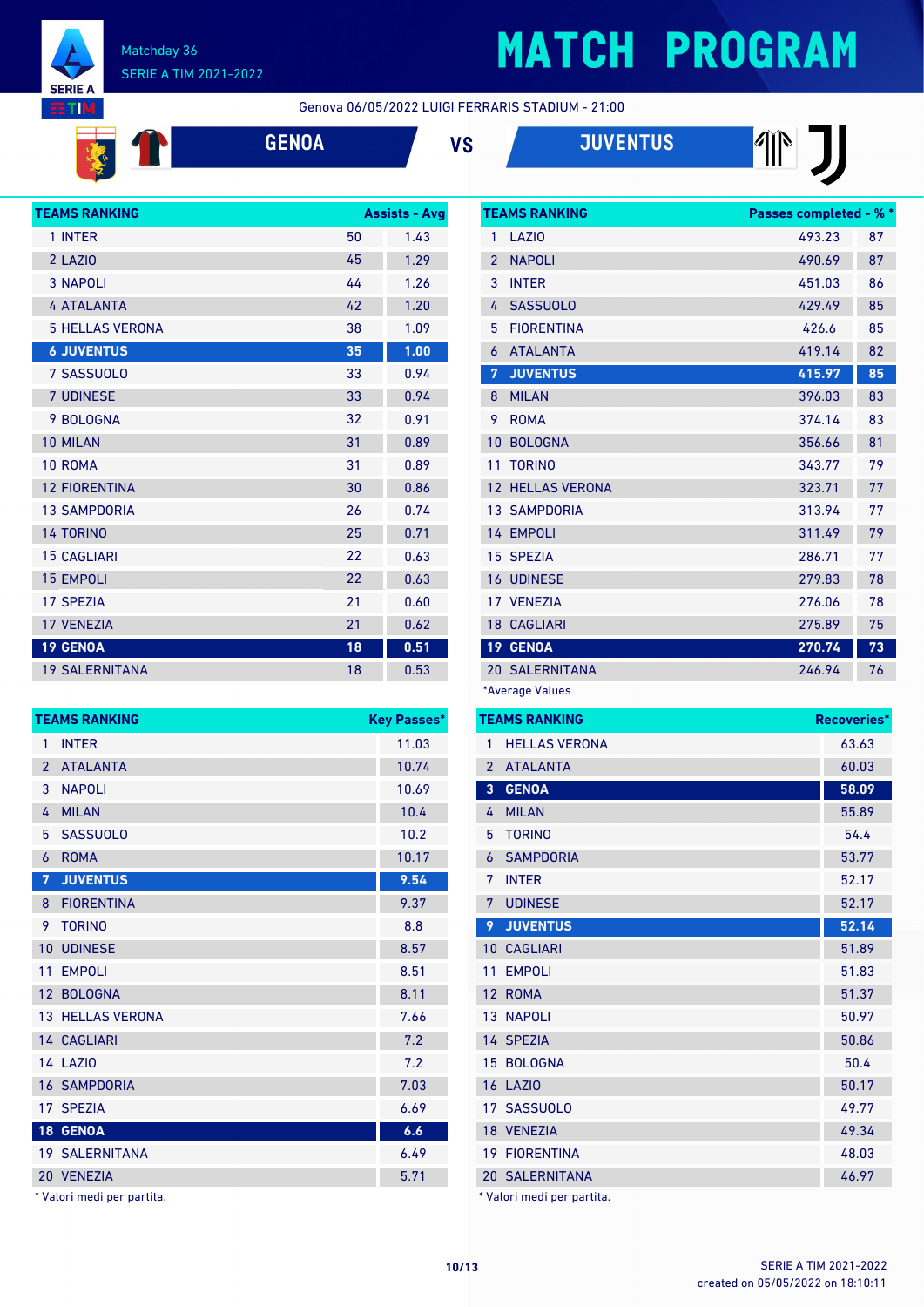

T

**ENSINE** 

# **MATCH PROGRAM**

Genova 06/05/2022 LUIGI FERRARIS STADIUM - 21:00

|  | t |
|--|---|
|  |   |

| ۱A |  |  |
|----|--|--|
|    |  |  |

| <b>ENOA</b> | VS | <b>JUVENTUS</b> |
|-------------|----|-----------------|
|             |    |                 |



|                | <b>TEAMS RANKING</b>  | AVG (Km) |
|----------------|-----------------------|----------|
| 1              | LAZIO                 | 112.391  |
| $\overline{2}$ | <b>INTER</b>          | 111.527  |
| 3              | <b>EMPOLI</b>         | 111.287  |
| 4              | <b>ATALANTA</b>       | 111.119  |
| 5              | <b>HELLAS VERONA</b>  | 109.901  |
| 6              | <b>VENEZIA</b>        | 109.383  |
| 7              | <b>GENOA</b>          | 108.703  |
| 8              | <b>JUVENTUS</b>       | 108.144  |
| 9              | <b>ROMA</b>           | 107.852  |
| 10             | <b>CAGLIARI</b>       | 107.284  |
| 11             | <b>SPEZIA</b>         | 107.121  |
|                | <b>12 SALERNITANA</b> | 106.879  |
|                | 13 MILAN              | 106.757  |
|                | 14 TORINO             | 106.626  |
| 15             | <b>NAPOLI</b>         | 106.31   |
| 16             | <b>SAMPDORIA</b>      | 105.899  |
| 17             | <b>BOLOGNA</b>        | 105.433  |
|                | 18 SASSUOLO           | 105.376  |
| 19             | <b>FIORENTINA</b>     | 105.2    |
|                | 20 UDINESE            | 103.721  |

|                 | <b>TEAMS RANKING</b>  | <b>Tot. Final Third Passes - Avg.</b> |        |
|-----------------|-----------------------|---------------------------------------|--------|
| $\mathbf{1}$    | <b>ATALANTA</b>       | 4256                                  | 121.6  |
| $\overline{2}$  | <b>NAPOLI</b>         | 3943                                  | 112.66 |
| 3               | <b>INTER</b>          | 3629                                  | 103.69 |
| 4               | LAZI <sub>0</sub>     | 3436                                  | 98.17  |
| 5               | <b>MILAN</b>          | 3268                                  | 93.37  |
| 6               | <b>TORINO</b>         | 3238                                  | 92.51  |
| 7               | <b>FIORENTINA</b>     | 3145                                  | 89.86  |
| 8               | <b>JUVENTUS</b>       | 3141                                  | 89.74  |
| 9               | <b>SASSUOLO</b>       | 3062                                  | 87.49  |
| 10              | <b>HELLAS VERONA</b>  | 3043                                  | 86.94  |
| 11              | <b>EMPOLI</b>         | 2767                                  | 79.06  |
| 12 <sup>2</sup> | <b>BOLOGNA</b>        | 2699                                  | 77.11  |
|                 | 13 ROMA               | 2691                                  | 76.89  |
|                 | 14 UDINESE            | 2433                                  | 69.51  |
|                 | <b>15 SAMPDORIA</b>   | 2343                                  | 66.94  |
|                 | 16 SPEZIA             | 2116                                  | 60.46  |
|                 | 17 CAGLIARI           | 2064                                  | 58.97  |
|                 | <b>18 SALERNITANA</b> | 1970                                  | 56.29  |
| 19 <sup>°</sup> | <b>GENOA</b>          | 1962                                  | 56.06  |
|                 | 20 VENEZIA            | 1813                                  | 51.8   |

| <b>Tot. Dribbling - Average</b><br><b>TEAMS RANKING</b> |                       |     |       |
|---------------------------------------------------------|-----------------------|-----|-------|
| 1                                                       | <b>MILAN</b>          | 427 | 12.2  |
| $\overline{2}$                                          | <b>SASSUOLO</b>       | 370 | 10.57 |
| 3                                                       | <b>ATALANTA</b>       | 349 | 9.97  |
| 4                                                       | <b>JUVENTUS</b>       | 339 | 9.69  |
| 5                                                       | <b>UDINESE</b>        | 336 | 9.6   |
| 6                                                       | <b>NAPOLI</b>         | 332 | 9.49  |
| 7                                                       | <b>ROMA</b>           | 308 | 8.8   |
| 8                                                       | <b>LAZIO</b>          | 303 | 8.66  |
| 9                                                       | <b>HELLAS VERONA</b>  | 302 | 8.63  |
| 10                                                      | <b>BOLOGNA</b>        | 299 | 8.54  |
| 11                                                      | <b>GENOA</b>          | 285 | 8.14  |
|                                                         | 12 VENEZIA            | 280 | 8     |
| 13                                                      | <b>EMPOLI</b>         | 279 | 7.97  |
|                                                         | <b>14 SALERNITANA</b> | 276 | 7.89  |
|                                                         | 15 SPEZIA             | 270 | 7.71  |
| 16                                                      | <b>FIORENTINA</b>     | 269 | 7.69  |
| 17                                                      | <b>TORINO</b>         | 268 | 7.66  |
| 18                                                      | <b>INTER</b>          | 234 | 6.69  |
| 19                                                      | <b>CAGLIARI</b>       | 233 | 6.66  |
|                                                         | <b>20 SAMPDORIA</b>   | 209 | 5.97  |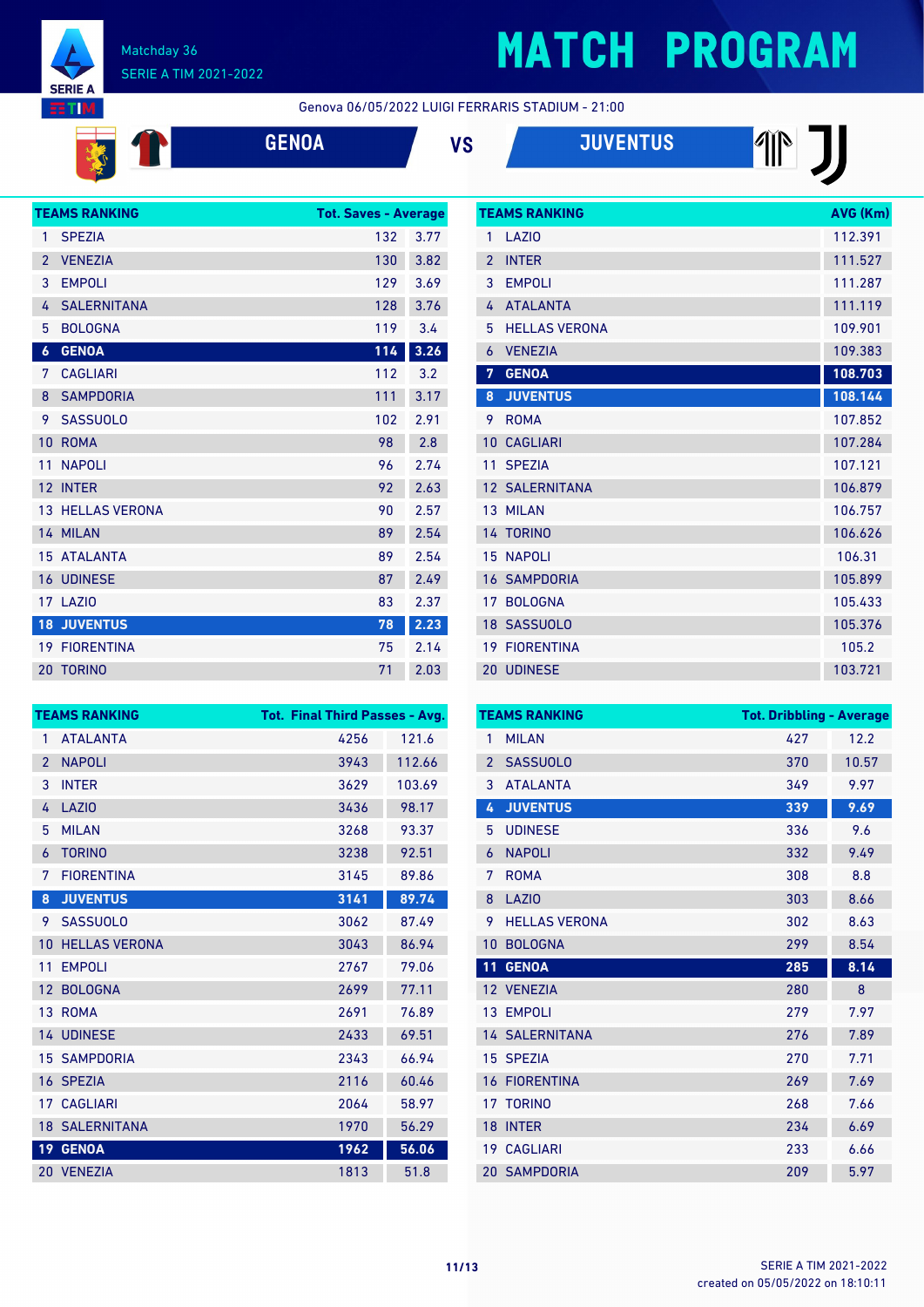

# **MATCH PROGRAM**

**THE J** 

Genova 06/05/2022 LUIGI FERRARIS STADIUM - 21:00

**GENOA VS JUVENTUS**

| <b>RANKING SQUADRE</b> |                       | <b>Penalties - Against</b> |                |
|------------------------|-----------------------|----------------------------|----------------|
| 1                      | <b>NAPOLI</b>         | 12                         | 1              |
| $\overline{2}$         | <b>INTER</b>          | 11                         | 4              |
| 3                      | <b>FIORENTINA</b>     | 9                          | 5              |
| 4                      | <b>LAZIO</b>          | 9                          | $\overline{6}$ |
| 5                      | <b>HELLAS VERONA</b>  | 8                          | 4              |
| $\overline{6}$         | <b>MILAN</b>          | 8                          | 5              |
| 7                      | <b>ROMA</b>           | 7                          | 5              |
| 8                      | <b>SASSUOLO</b>       | 7                          | 8              |
| 9                      | <b>EMPOLI</b>         | 7                          | 9              |
|                        | 10 GENOA              | $\boldsymbol{6}$           | 4              |
| 11                     | <b>JUVENTUS</b>       | $\boldsymbol{6}$           | 5              |
|                        | 12 ATALANTA           | $\overline{6}$             | 6              |
|                        | <b>13 TORINO</b>      | 6                          | 8              |
|                        | <b>14 SAMPDORIA</b>   | 4                          | 3              |
| 15                     | <b>BOLOGNA</b>        | 4                          | 7              |
|                        | <b>16 CAGLIARI</b>    | 4                          | 9              |
|                        | 17 SPEZIA             | 4                          | 13             |
|                        | <b>18 UDINESE</b>     | 3                          | $\overline{6}$ |
|                        | 19 VENEZIA            | 3                          | 11             |
|                        | <b>20 SALERNITANA</b> | $\overline{2}$             | 7              |

| <b>RANKING SQUADRE</b> |                      | <b>Bench goals - Avg</b> |      |
|------------------------|----------------------|--------------------------|------|
| 1                      | <b>ATAI ANTA</b>     | 13                       | 1.00 |
| $\mathfrak{p}$         | <b>INTER</b>         | 12                       | 1.20 |
| $\mathfrak{p}$         | <b>UDINESE</b>       | 12                       | 1.00 |
| 4                      | <b>ROMA</b>          | 10                       | 1.11 |
| 4                      | <b>TORINO</b>        | 10                       | 1.25 |
| 6                      | <b>NAPOLI</b>        | 9                        | 1.00 |
| 7                      | <b>SASSUOLO</b>      | 8                        | 1.33 |
| 8                      | <b>EMPOLI</b>        | 7                        | 1.00 |
| 8                      | <b>FIORENTINA</b>    | 7                        | 1.00 |
| 10                     | <b>BOLOGNA</b>       | 6                        | 1.00 |
| 10                     | <b>GENOA</b>         | $\boldsymbol{6}$         | 1.20 |
| 10                     | <b>JUVENTUS</b>      | $\boldsymbol{6}$         | 1.00 |
| 10                     | <b>MILAN</b>         | 6                        | 1.00 |
| 10                     | <b>SPEZIA</b>        | $\overline{6}$           | 1.00 |
| 15                     | <b>SALERNITANA</b>   | 5                        | 1.00 |
|                        | 15 VENEZIA           | 5                        | 1.00 |
| 17                     | LAZIO                | 4                        | 1.00 |
|                        | <b>18 CAGLIARI</b>   | 3                        | 1.00 |
| 18                     | <b>HELLAS VERONA</b> | 3                        | 1.00 |
|                        | <b>18 SAMPDORIA</b>  | 3                        | 1.00 |